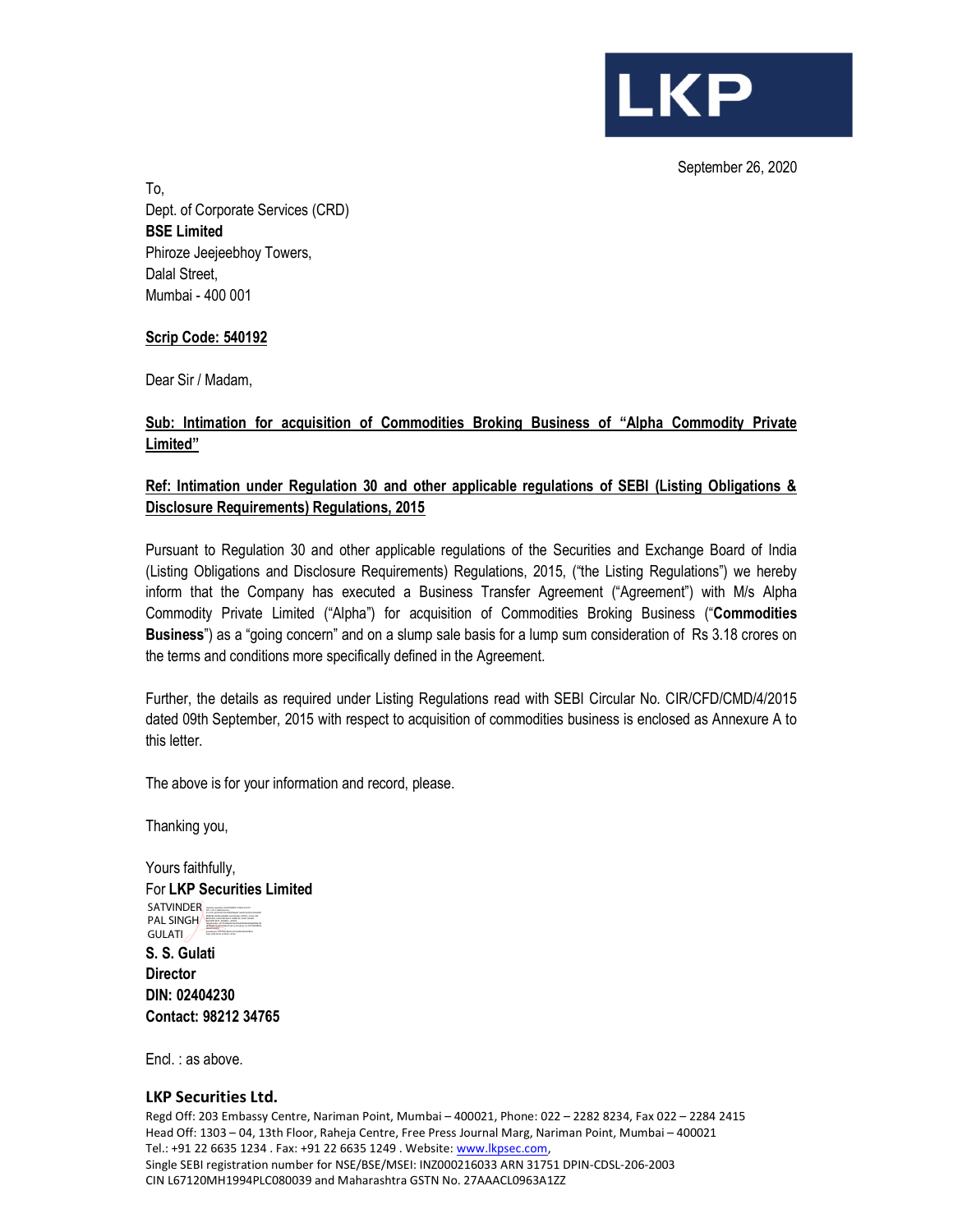

### Annexure A

### Acquisition (including agreement to acquire):

| Sr. No. | <b>Particulars</b>                                                                                                                                                                                                                                                                                | <b>Details</b>                                                                                                                                                                                                                                                                                                                                                                                  |
|---------|---------------------------------------------------------------------------------------------------------------------------------------------------------------------------------------------------------------------------------------------------------------------------------------------------|-------------------------------------------------------------------------------------------------------------------------------------------------------------------------------------------------------------------------------------------------------------------------------------------------------------------------------------------------------------------------------------------------|
| 1.      | Name of the target entity, details in brief such<br>as size, turnover etc.;                                                                                                                                                                                                                       | Commodities Broking Business<br>Alpha<br>❖<br>οf<br>Commodity Private Limited ("Alpha") through<br><b>Business Transfer Agreement (BTA);</b><br>Turnover of Alpha during financial year 2019-<br>❖<br>20: Rs. 3 Crores (Provisional).                                                                                                                                                           |
| 2.      | Whether the acquisition would fall within<br>related party transaction(s) and whether the<br>promoter/ promoter group/ group companies<br>have any interest in the entity being acquired?<br>If yes, nature of interest and details thereof<br>and whether the same is done at "arm's<br>length"; | The transaction would fall within related party<br>❖<br>transaction and is carried out on arm's length;<br>The promoter / promoter group hold 99.99% of<br>❖<br>the paid-up equity capital of Alpha and will be<br>considered interested in the business / entity<br>being acquired.                                                                                                            |
| 3.      | Industry to which the entity being acquired<br>belongs;                                                                                                                                                                                                                                           | <b>Other Financial Services</b>                                                                                                                                                                                                                                                                                                                                                                 |
| 4.      | Objects and effects of acquisition (including<br>but not limited to, disclosure of reasons for<br>acquisition of target entity, if its business is<br>outside the main line of business of the listed<br>entity);                                                                                 | The line of business to be acquired is same as<br>❖<br>of listed entity, viz "Other Financial Services";<br>The proposed acquisition would result in<br>❖<br>further consolidation of broking business of<br><b>LKP Securities Limited;</b><br>The acquisition is also expected to result in<br>❖<br>synergies in operations of broking business of<br>LKP Securities Limited and unlock value. |
| 5.      | Brief details of any governmental or regulatory<br>approvals required for the acquisition;                                                                                                                                                                                                        | None                                                                                                                                                                                                                                                                                                                                                                                            |
| 6.      | Indicative time period for completion of the<br>acquisition;                                                                                                                                                                                                                                      | Within 4 weeks                                                                                                                                                                                                                                                                                                                                                                                  |
| 7.      | Nature of consideration - whether cash<br>consideration or share swap and details of the<br>same;                                                                                                                                                                                                 | The consideration for acquisition of Commodities<br>Business of Alpha would be paid in cash.                                                                                                                                                                                                                                                                                                    |
| 8.      | Cost of acquisition or the price at which the<br>shares are acquired;                                                                                                                                                                                                                             | Subject to the compliance of conditions and<br>adjustments as provided in the Agreement,<br>consideration amounting to Rs. 3.18 crores in<br>aggregate (subject to adjustments)<br>shall<br>be<br>payable to Alpha for acquisition of Commodities<br>Business.                                                                                                                                  |
| 9.      | Percentage of shareholding / control acquired<br>and / or number of shares acquired;                                                                                                                                                                                                              | Not Applicable                                                                                                                                                                                                                                                                                                                                                                                  |

## LKP Securities Ltd.

Regd Off: 203 Embassy Centre, Nariman Point, Mumbai – 400021, Phone: 022 – 2282 8234, Fax 022 – 2284 2415 Head Off: 1303 – 04, 13th Floor, Raheja Centre, Free Press Journal Marg, Nariman Point, Mumbai – 400021 Tel.: +91 22 6635 1234 . Fax: +91 22 6635 1249 . Website: www.lkpsec.com, Single SEBI registration number for NSE/BSE/MSEI: INZ000216033 ARN 31751 DPIN-CDSL-206-2003 CIN L67120MH1994PLC080039 and Maharashtra GSTN No. 27AAACL0963A1ZZ